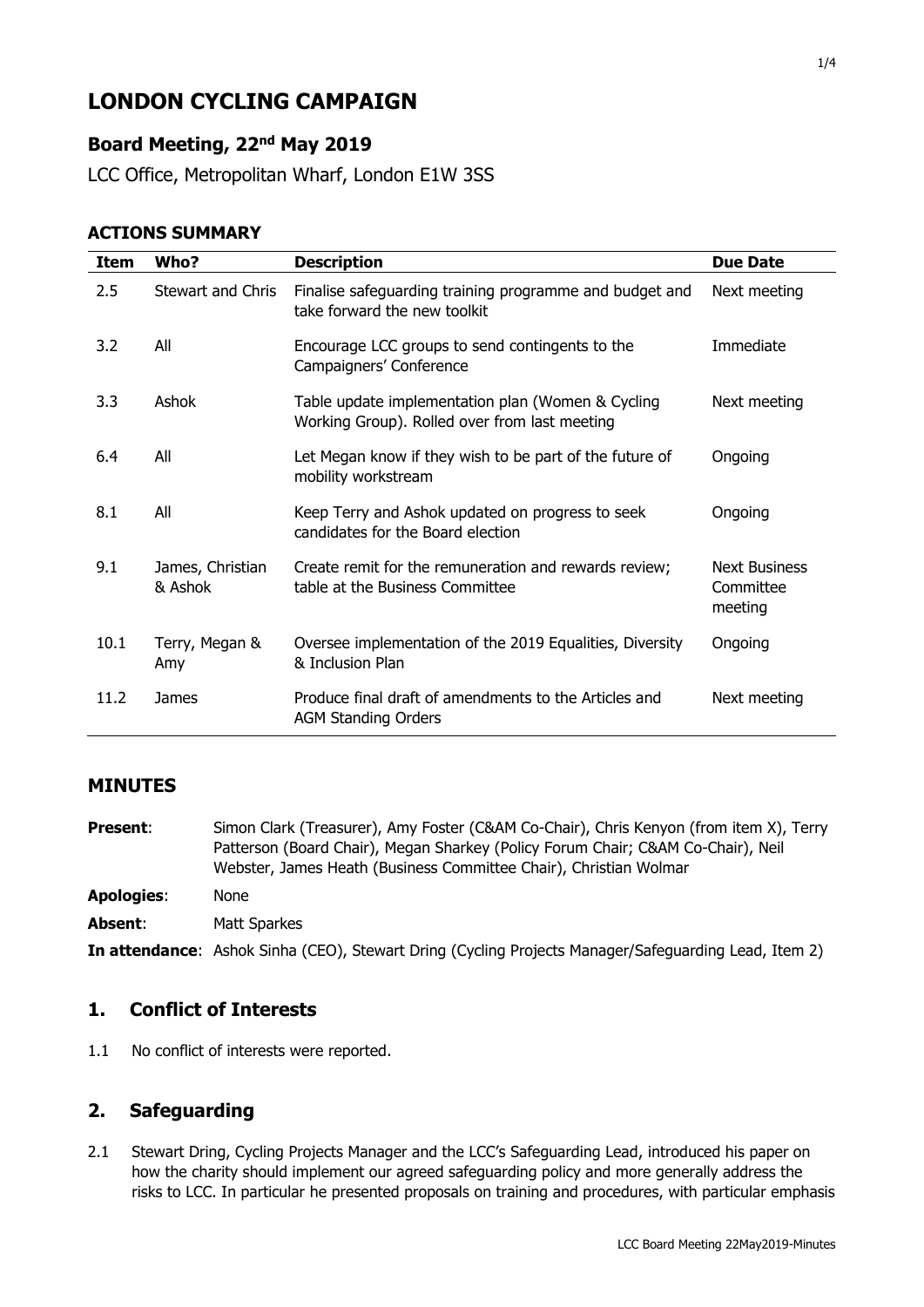on the activities of LCC's Local Groups; and noted that he was in dialogue with Living Streets (with whom we now have a close relationship on service delivery projects) to learn from each other.

- 2.2 He emphasised that having a policy isn't enough: we need to make sure people are aware of the risks and their responsibilities to a degree that is appropriate to their level in the organisation, and make sure they have the tools necessary to manage risk.
- 2.3 The Board discussed the proposals, including ensuring that we are setting the extent of our procedures at a level that is appropriate to the kind of organisation LCC is, and the particular nature of the risks we face.
- 2.4 Chris was appointed as the Board lead on safeguarding, acting as a point of liaison with Stewart.
- 2.5 The Board agreed to raise the budget line for safeguarding, with a precise figure to be finalised (but an upper limit of £5k).

### **3. Minutes of the 27th March Meeting (previously approved by email): Actions and Matters Arising**

- 3.1 Item 3.1 (Ombudsman): the Board agreed to close this item.
- 3.2 Item 7.1 (Campaigner's Conference): ongoing.

Action: All to encourage their allocated groups to send participants.

3.3 Item 9.1 (Women & Cycling Working Group): rolled over

### **4. Chair's Report**

4.1 Terry reported that she will be speaking at one of the form up points for LCC and Parents for the Future's form up points for our Strike on a Bike climate change ride.

# **5. Committee Chair's Reports**

- 5.1 Report of the Co-Chairs of C&AM: noted.
- 5.2 Report of the Chair of the Policy Forum: noted
- 5.3 Business Committee Chair's report: noted; approval was given to sign the contract to perform data gathering for TfL's Cycling Infrastructure Database project.
- 5.4 It was agreed that Contract Review should be a new standing item on the Business Committee agenda.
- 5.5 It was also agreed that Cycling Projects Team reports to the Business Committee in future should include a summary description of risks in relation to each prospective contract.

### **6. Big Campaign 2019/2020**

- 6.1 Ashok noted that the Board had already seen the formal rational for basing the Big Campaign on climate change/decarbonisation of road transport, and that a summary of "Climate Safe Streets" (the working title for the new campaign) had been tabled with the Board paperwork.
- 6.2 He thanked staff for responding positively and enthusiastically to his decision that LCC should take this approach, and the Campaigns and Active Membership committee for its very valuable discussion on the subject to stress-test the concept.

**Action**: Stewart to finalise the training programme and budget, liaising with Chris over this and also on the new toolkit/procedures to be established.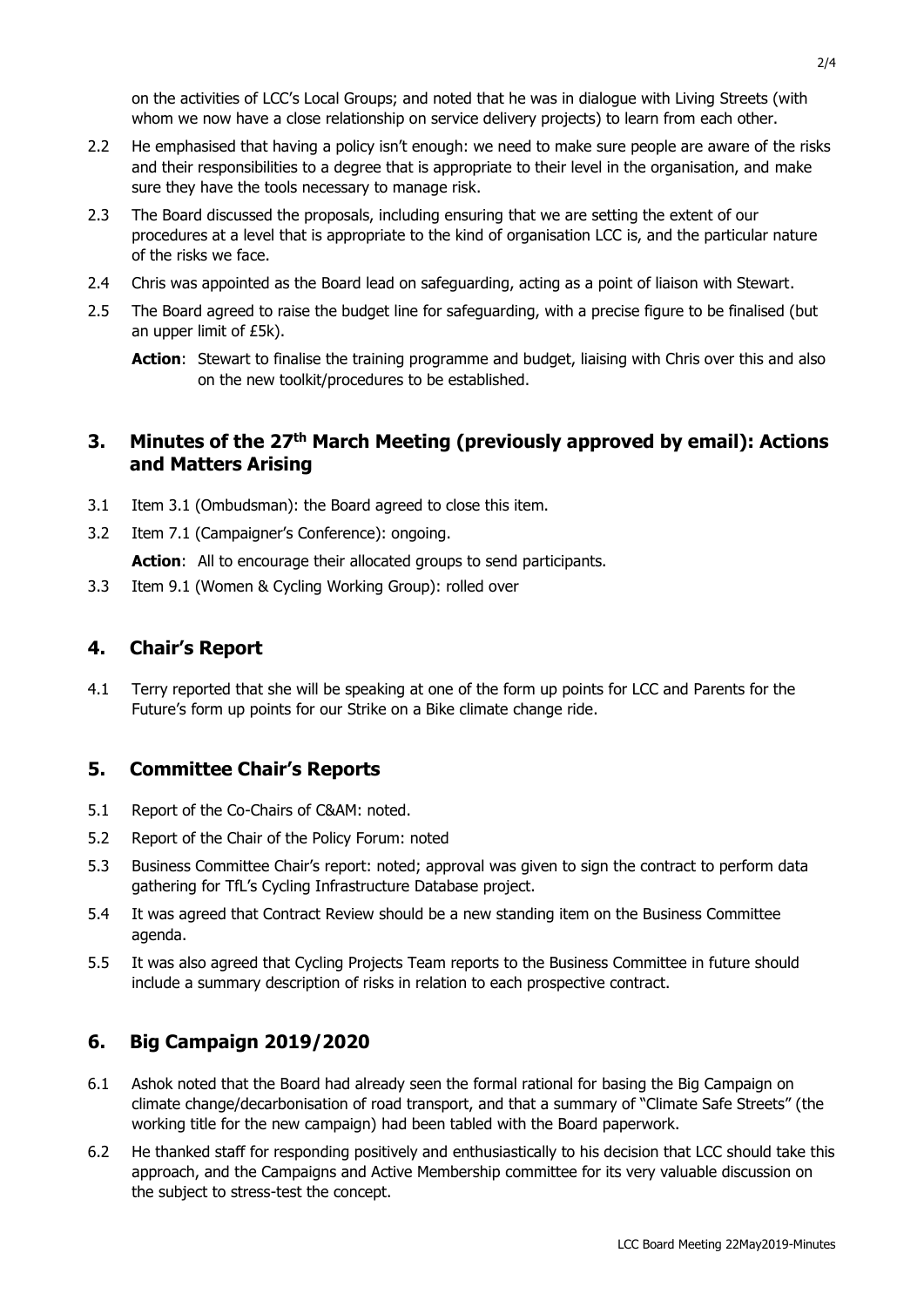- 6.3 Ashok said that his summary had in retrospect under-stressed the potential and benefit of engaging supporters in personal action (behaviour change) as well as political campaigning, something he had been successfully involved with when leading Stop Climate Chaos (now the Climate Coalition). Done well, it will help give further moral impetus to the campaign and provide on ongoing platform for engaging between the pulses of political campaigning.
- 6.4 He thanked Megan and Neil for taking up the challenge of creating an LCC vision for the future of decarbonised, smart mobility in London, with active travel and disruptive technology at its core; this will be an essential component of the campaign narrative.

Action: All to let Megan know if they would like to be part of this project.

- 6.5 The Chair expressed her excitement at the new campaign, and the Board welcomed it, discussing the question of mobility in particular.
- 6.6 Ashok explained that the likely political strategy around this campaign would necessitate a revision to the original timeline for delivery that had been envisaged when planning was at an embryonic stage; and that he would return to the Board with an update after an upcoming staff session on the subject and the June Campaigners' Conference (at which we will seek to engage and enthuse activists about Climate Safe Streets).

# **7. Activist Development**

- 7.1 Megan introduced this item referring to the updates she and Chris had tabled. She said that progress had been made on: curating a new, ongoing, online calendar of events (at least in part to showcase LCC's work in speaking/participating in them); updating and splitting the existing Campaigner's Handbook into better and more targeted documents (Infrastructure, Campaigning, Co-ordinators), and raising the effectiveness of the Local Groups Forum in improving local activism.
- 7.2 She also gave the Board a progress report on the Campaigners' Conference; the latter is designed to bring all the strands of this work together so that groups are in a fact better position in future to create and follow effective campaigning strategies.
- 7.3 Megan added that work still needs to be done on the Affiliates programme and "train the trainer" programmes (albeit that the conference will kick-start the latter).
- 7.4 Chris informed the Board that the new Healthy Streets Scorecard that we are producing in collaboration with London Living Streets, CPRE and others is at an advanced stage; and that more progress is still needed by staff in early identification and activation of potential activists when people join LCC.
- 7.5 Terry thanked Megan and Chris, noting in particular how effective Megan's work with specific groups such as her own (Tower Hamlets) has been.

# **8. Board Election 2020**

8.1 Each trustee gave a report on the progress they have made in reaching out to potential new candidates in this year's Board election.

**Action:** All to continue with this outreach, letting Terry/Ashok know of progress.

### **9. Remuneration and Rewards**

- 9.1 It was agreed that a review of methodology for determining salary grades and rewards (inter alia) should be reviewed. A group involving James, Christian and Ashok was delegated to take this forward, under the aegis of the Business Committee.
	- **Action**: James, Christian and Ashok to agree a remit for the work, create a plan to acquit it, and bring any recommendations to the Business Committee.